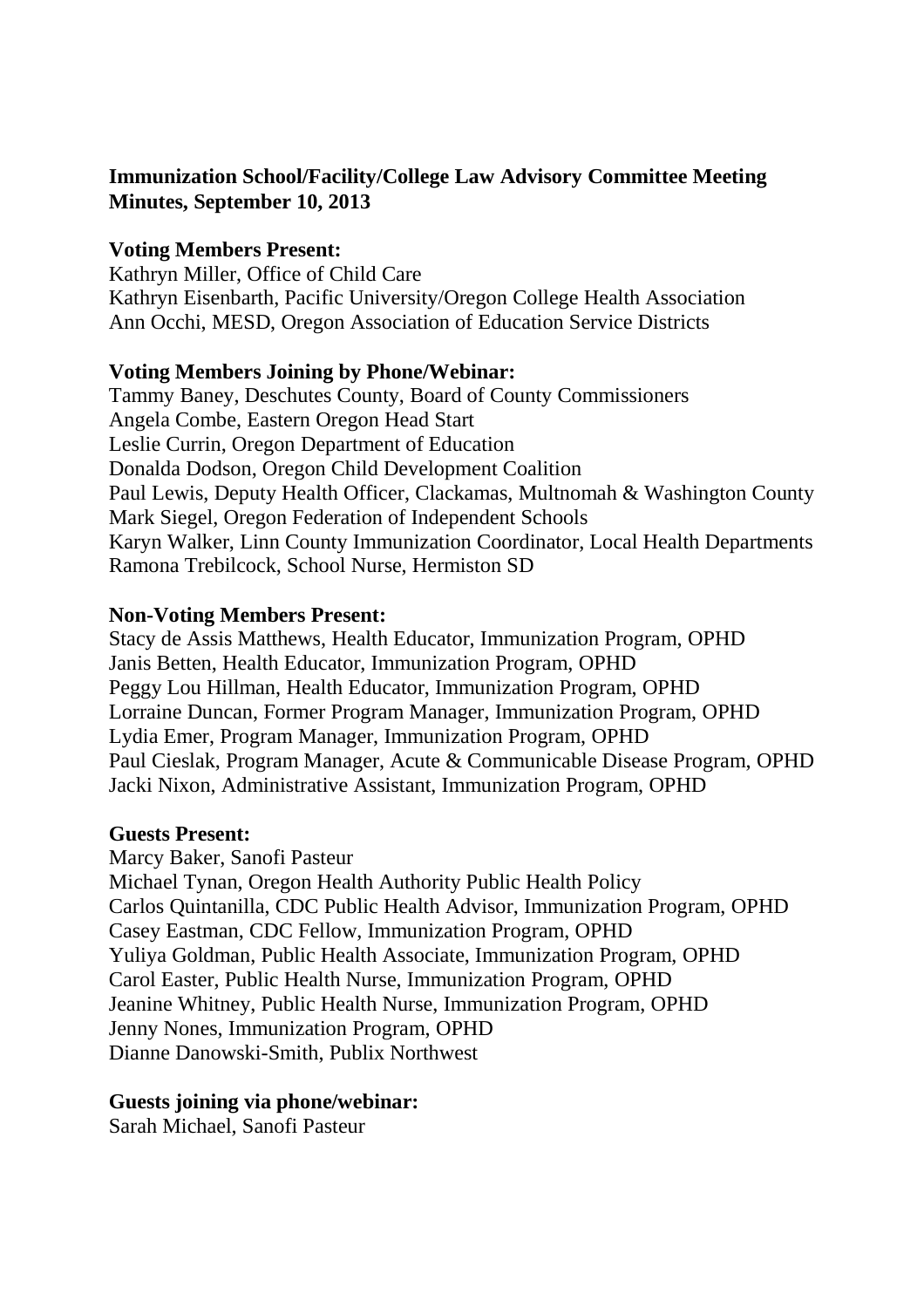**Chairperson:** Lorraine Duncan

**Recorder:** Jacki Nixon

**Conflict of Interest:** All voting members need to sign at each meeting. For those on the phone, Jacki will e-mail you a copy. Please read, sign and fax back.

**Minutes:** Minutes from previous meeting are approved.

**Timeline and planning for non-medical exemption implementation:** Lydia Emer is the new Program Manager for the Immunization Program. Lydia presented the timeline for implementation of SB132A, including planning for the video, tools for health care practitioners, communication, forms/reports, and evaluation. A survey link will be distributed to gather input from external partners about video development. Please feel free to share widely when you receive this survey link. The Social Marketing Workgroup will use the survey to inform development of the video. The law will be implemented and video will be posted March 1, 2014.

A question about the timing of completing the nonmedical exemption process was asked. The legislation specifies that the new process will apply to new nonmedical exemptions going forward; religious exemptions signed prior to March 1, 2014, will be grandfathered in as nonmedical exemptions. At this point, there is only a requirement to complete the nonmedical exemption educational process once. A comment was made that this will not address the issue of parents claiming an exemption at one point and then later getting vaccines—the nonmedical exemption may never be revisited.

#### **Draft changes to administrative rules:**

The draft administrative rule changes were shared for comment and feedback from the advisory committee. Explanations of each change were discussed and provided in the document "Summary of Proposed 333-050 Oregon Administrative Rule Amendments"

# **Wording Changes:**

- Change "religious" and "religion" to "nonmedical."
- Change "immunity exemption" to "immunity documentation."
- Add "treatment facilities or" to "students in *treatment facilities or* courtmandated residential correctional."

The advisory committee was agreeable to these changes.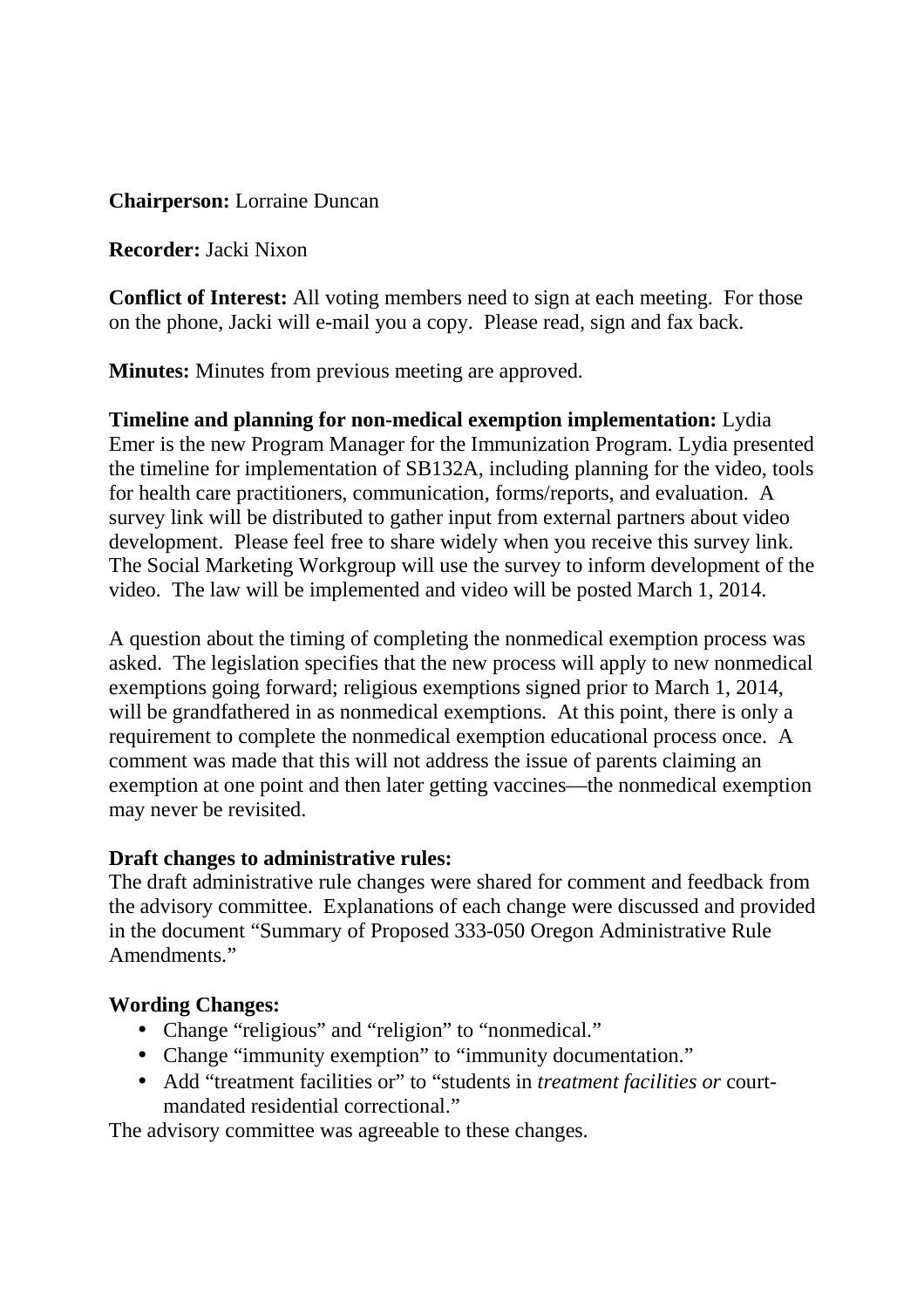## **Removals:**

- Remove the "Certificate of Immunization Status Addendum."
- Remove the requirement that varicella doses be given after March 1995.
- Remove school-issued No Record Exclusion Order for transfer students.
- Remove information about partial doses of vaccine not being acceptable.

The advisory committee was agreeable to these changes.

## **Changes to College Section of the Rules:**

These changes are applicable to the school/children's facilities rules as well, but listed separately, as the college administrative rules are in a different section.

- Clarify that the 4 day grace period as acceptable when a vaccine is given within 4 days of birthday.
- Change the retrospectively acceptable minimum spacing between two doses of measles containing vaccine from 28 to 24 days.

Several comments were made about the proposal to change the minimum spacing between two doses of MMR from 28 to 24 days. This idea came from a verbal clarification from CDC—we do not have written documentation other than the General Recommendations. The reason for consideration of this proposal is to ensure that school law requirements are not stricter than clinical standards, but it is unclear whether a dose of MMR 24 days after a previous dose would be acceptable. A comment was made that we should not make this change without written documentation and good justification. A question was asked if this was requested by a clinic—no it was not. How often does this happen, is it really an issue?—it would likely be very infrequent. A request was made for Dr. Cieslak to send his thoughts about this when he has more information on the subject.

• Change immunization date standard from month/year to month/day/year. A question was asked about if this will invalidate many students' immunizations. Not many will be affected, because previous dates entered as month and year will be defaulted to the last day of the month in a month/day/year system.

• Change "religious" and "religion" to "nonmedical."

The advisory committee was agreeable to the changes, except for the spacing between doses of MMR, about which more information was requested.

# **Other Changes:**

• Change immunization date standard from month/year to month/day/year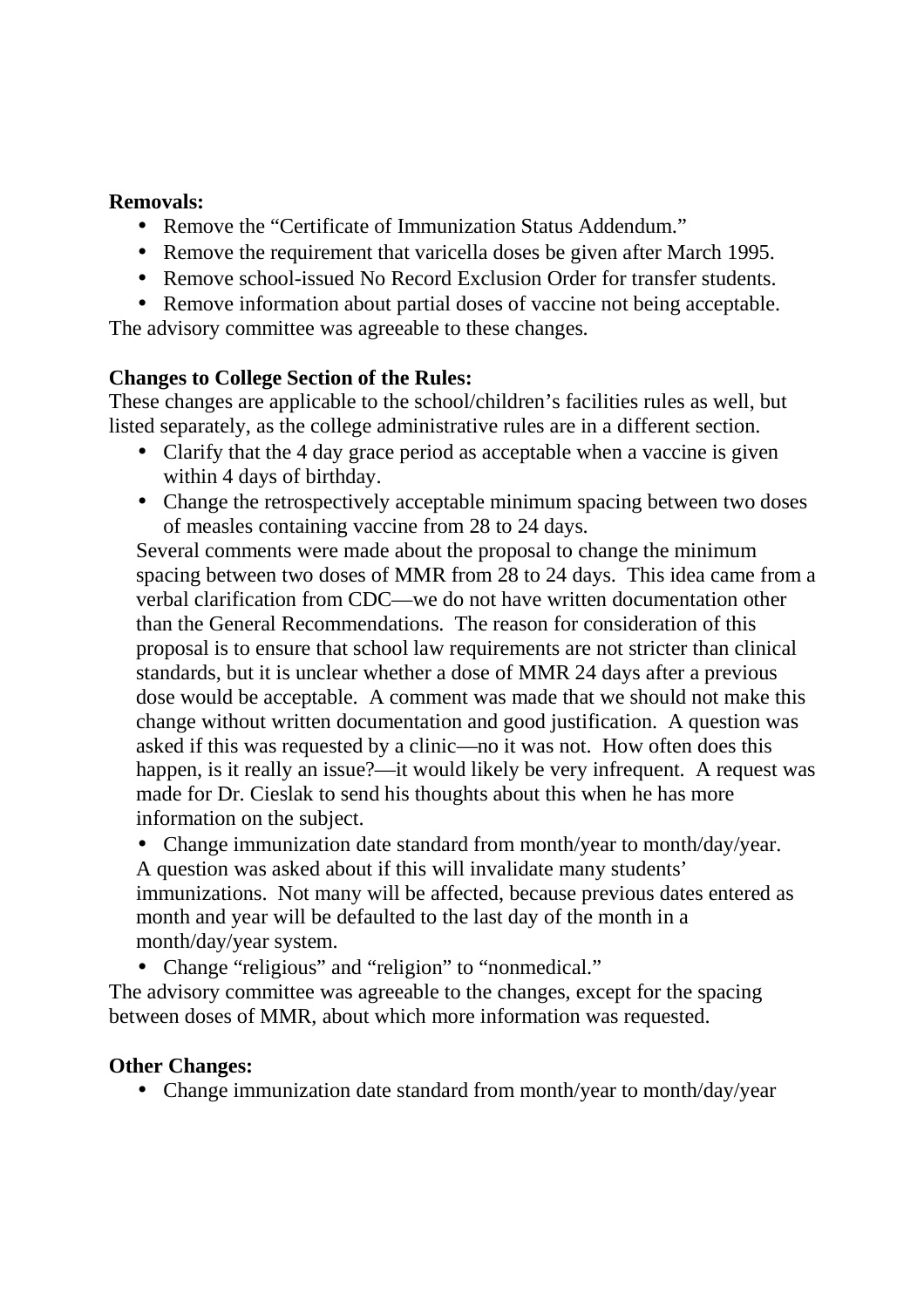- o This removes the insufficient reason of more than two doses in the same month.
- o This removes the provision that a dose given in same month and year as first birthday is acceptable, even if too early.
- Clarify the 4 day grace period as acceptable when a vaccine is given within 4 days of any birthday that would affect the number of doses or type of vaccine required.
- Change the retrospectively acceptable minimum spacing between two doses of measles/mumps/rubella or two doses of varicella vaccine from 28 to 24 days.

Dr. Cieslak's opinion will be shared after has a chance to look at this issue more closely.

- Allow Tdap as acceptable for  $7<sup>th</sup> -12<sup>th</sup>$  grade requirement if given as young as 7 years of age (instead of 10); remove statement, "a child may not be excluded from school until  $7<sup>th</sup>$  grade for not having Tdap vaccine."
- Change health care practitioner definition to include N.D.

Chiropractors are not included, as they do not have authority to order immunizations.

The advisory committee was agreeable to the changes, except for the spacing between doses of MMR or doses of varicella, about which more information was requested.

# **Changes to the process to claim a nonmedical exemption:**

- Two options for claiming a nonmedical exemption:
	- o Completion of a "vaccine educational module"
	- o Discussion of risks and benefits with a health care practitioner
- Documentation will be on form developed by PHD, whether printed from the online module or a form signed by a health care practitioner

The advisory committee was agreeable to these changes.

# **General questions or comments:**

A question was asked if there will be a separate video for college students for measles. This is likely.

Will the video be available in other languages? Yes, likely starting with Spanish and Russian.

Will the module be available in alternate formats? Yes, these are being explored and will be made available.

Janis asked for the committee's thoughts about the last provision of the proposed administrative rule changes—"the evidence of nonmedical exemption from a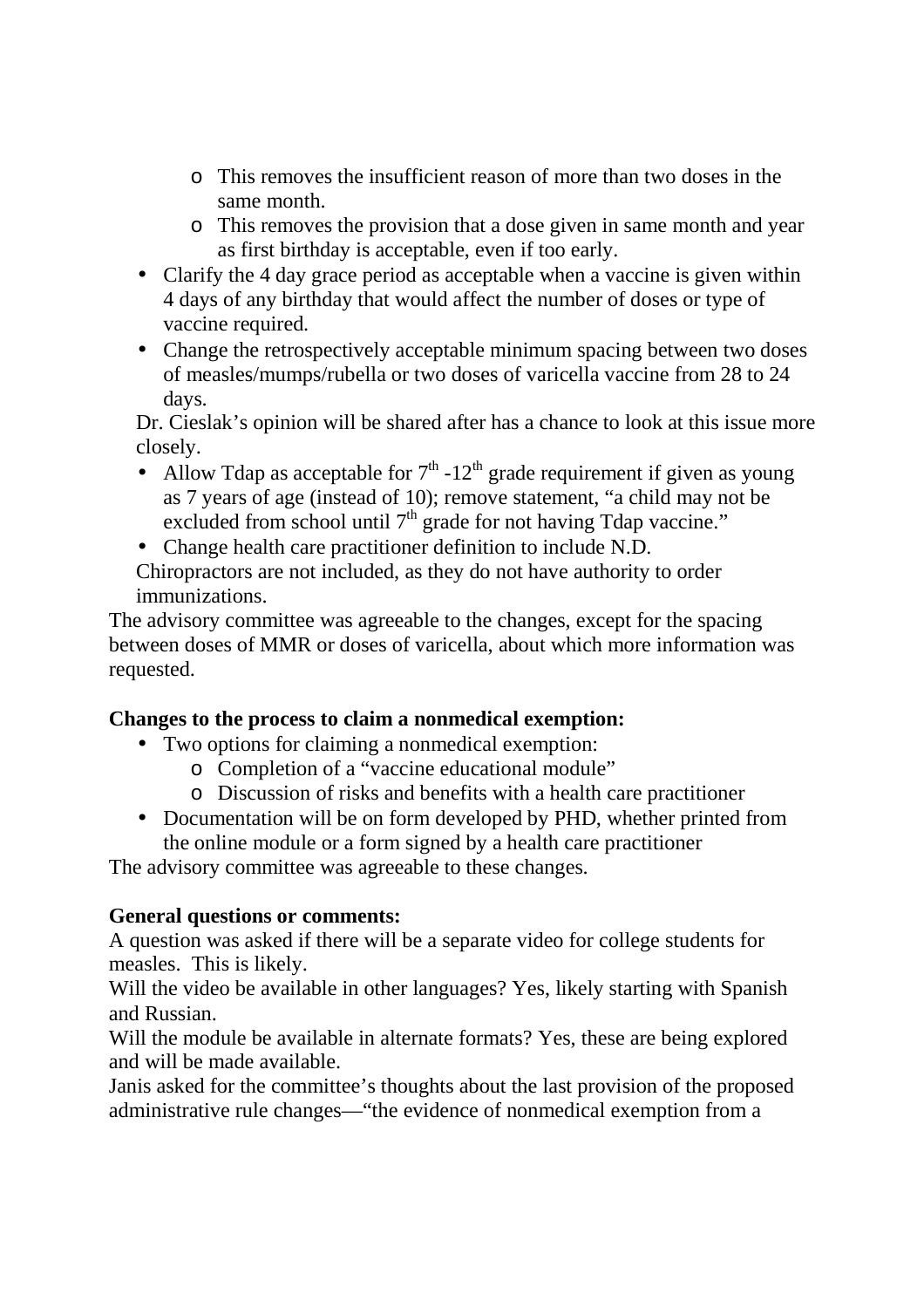health care practitioner or the viewing of the education module must have occurred within 12 months of the parent signing of the nonmedical exemption." The advisory committee was agreeable to this timing.

# **Filing Forms for Administrative Rules:**

The draft Notice of Proposed Rulemaking Hearing form was shared. The deadline for written comment will be December 23, and the public hearing will be December 17. The draft Statement of Need and Fiscal Impact was shared. This form describes the need in the first page and fiscal impact on the second page. Fiscal impact to the public health division will likely include some support to school computer systems to help make changes that will be made due to the rule amendments.

A question was asked about providers being able to choose to provide nonmedical exemption consultation, and whether this information will be put into ALERT IIS. There is no field in ALERT to capture nonmedical exemptions, as this information would, in most cases, come from a clinic's EHR, and EHRs often do not capture this information.

# **Learning Management Systems for Non-Medical Exemption Video:**

In developing an online training module for schools and colleges, we are exploring housing the video in a learning management. Some of the benefits of using a learning management system include:

- Knowing the number of users.
- Knowing how long users spend on each section.
- Knowing the number completing the video for each individual vaccine.
- User can log on, complete part of the video, and finish at a later time without starting over.
- User can complete video and log in to print out documentation at a later time.

Qualities we are looking for in a learning management system include easy registration and login for parents, 24/7 availability, minimal cost to state, and has a server available. One challenge in finding a learning management system is most are geared towards smaller numbers of users completing multiple courses, rather than many users completing one course. Suggestions from the committee included:

- o ORO—through PSU, and used by the Office of Child Care, contact info available from Donalda.
- o Safe Schools—contact info available from Ann O.

In house staff will be used for development of the video. Dr. Cieslak will narrate and approve the video.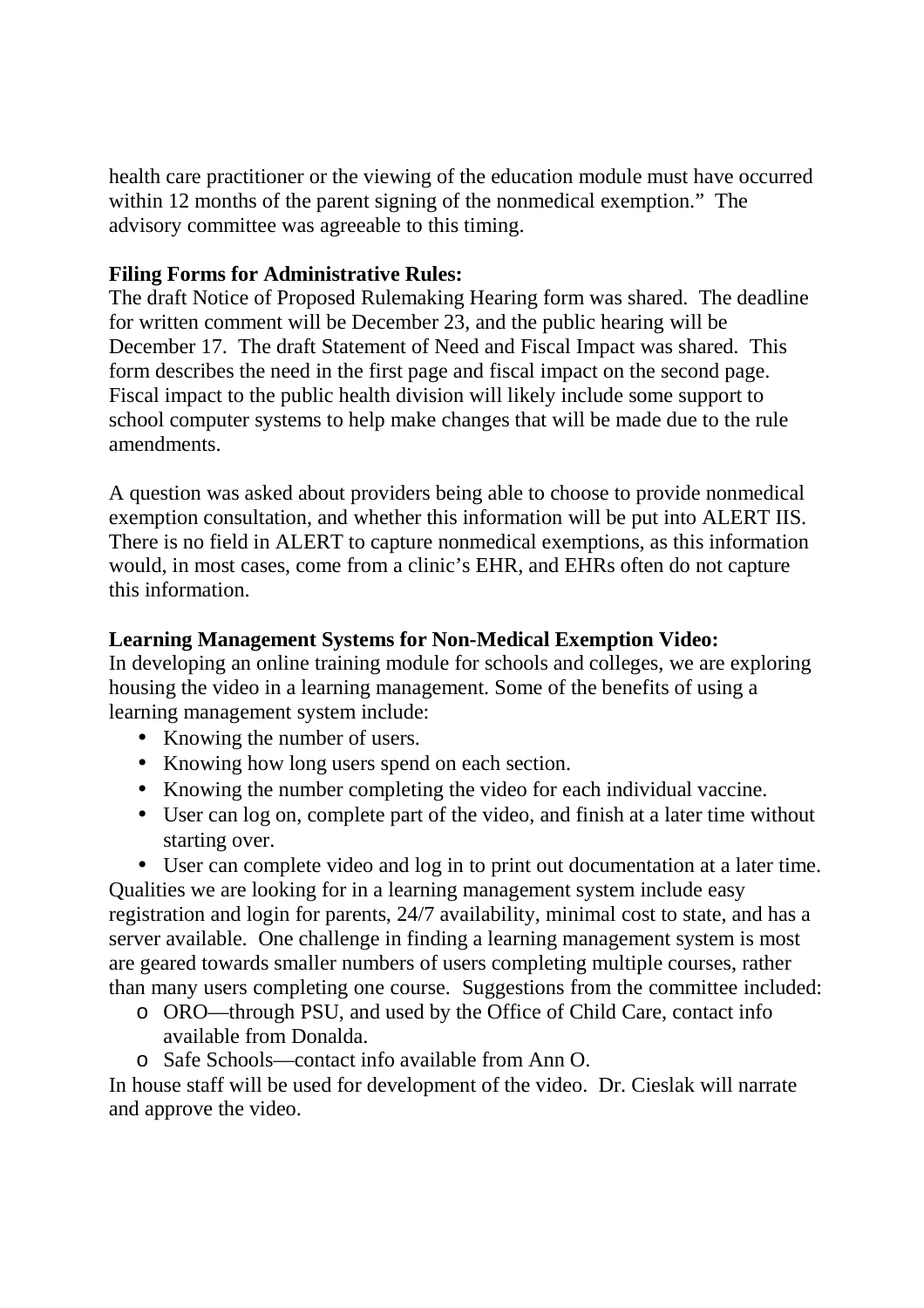# **Changes to School Computer Systems:**

Changes will include:

- Adding 4 day grace period (this will only be applicable when it affects the number of doses a student is required to have, not to intervals).
- Moving to month/day/year assessment standard.
- Moving Tdap acceptable minimum age to 7 years.
- Changing religious exemption wording to nonmedical.
- Adding manner to distinguish and report nonmedical exemptions based on method of completion: video, provider consultation, or previous religious exemption.

**Hepatitis A Phase-In Schedule:** On November 30, 2006, the advisory committee voted to phase in Hepatitis A one grade at a time starting with preschool and kindergarten, a 13 year phase-in schedule. A proposal was made at that time to shorten the Hep A phase-in, and complete the phase-in in school year 2014-2015, the year after the Tdap phase-in—this revised phase-in schedule was approved by the committee by email. The revised phase-in schedule will expand the Hep A requirement to grades 7-12 in one school year, 2014-2015. Because this is the school year when the change to the nonmedical exemption process will first have a large impact, the committee is being asked to reconsider the Hep A phase in schedule.

A comment was made that that many students already have Hep A vaccine, so the impact of continuing the phase in as is would not be a great burden. Another comment was made that the students in the upper grades may not ever receive Hep A without a requirement and would remain vulnerable to hepatitis A, or they wouldn't get the vaccine when at an age eligible for VFC.

The decision was made to conduct a vote via a survey to committee members with the pros and cons of three different options:

- **Option 1:** Keep current phase-in schedule that requires  $7th 12<sup>th</sup>$  grade students have documentation of vaccination for hepatitis A by school year 2014-2015.
- **Option 2:** Delay the current phase-in schedule by one year and require that  $8<sup>th</sup> - 12<sup>th</sup>$  grade students have documentation of vaccination for hepatitis A by school year 2015-2016.
- **Option 3:** Eliminate the current phase-in schedule and continue to phase-in the hepatitis A vaccine requirement one grade per year. Students through